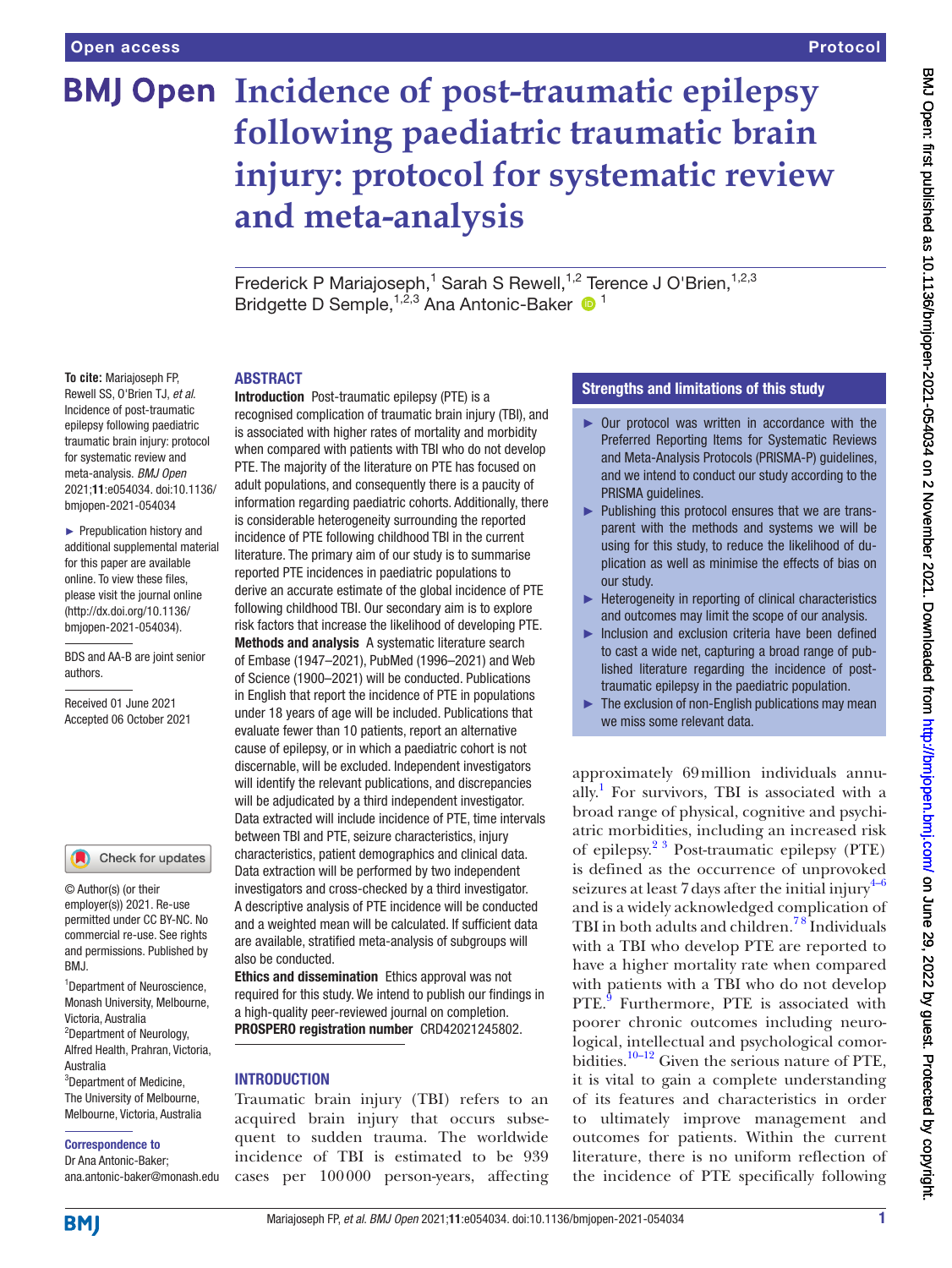#### Open access

TBI sustained during childhood, as most available data have been concentrated on adult populations, both civilian and military. Making this distinction from adult TBI is important, as developmental age at the time of injury is increasingly recognised as a critical determinant of secondary neuropathology and functional outcomes after TBI[.13–15](#page-3-6) In addition, the causes and mechanisms of TBI may differ in a paediatric population compared with adult cohorts, with a greater proportion attributed to falls and non-accidental injuries. $^{16}$  Against this backdrop, we outline a protocol for conducting a systematic review and meta-analysis to comprehensively investigate the incidence of PTE following paediatric TBI.

The primary outcome measure of this study will be to assess the incidence of epilepsy following childhood (or, paediatric) TBI. Secondary outcome measures will include risk factors such as injury severity, patient demographics and clinical findings and their impact on PTE incidence. In adults, several risk factors for the development of PTE have been identified, including higher injury severity (a higher score on the Glasgow Outcome Scale), skull fracture and the presence of haematomas,<sup>[17](#page-3-8)</sup> while some studies have identified male sex, interventions and procedures such as mechanical ventilation and acute postinjury seizures, as factors that increase the likelihood of PTE.<sup>18'19</sup> Such risk factors have been poorly defined to date in PTE after childhood TBI.

#### METHODS AND ANALYSIS Protocol and registration

This protocol was written according to the Preferred Reporting Items for Systematic Reviews and Meta-Analyses Protocols guidelines. $2^0$  The study was designed by discussion with our scientific team with expertise in both TBI and epilepsy research, including translational scientists (SSR, AA-B, BDS) and clinicians (TJO'B) and a clinical trainee (FPM). The protocol is registered in PROSPERO ([www.crd.york.ac.uk/prospero/\)](www.crd.york.ac.uk/prospero/).

#### Disease of interest

Between 4% and 53% of patients have been reported to experience acute post-traumatic seizures following TBI, defined as provoked seizures occurring within the first 7days post-injury.[7 21](#page-3-3) Post-traumatic seizures are a recognised early complication of TBI, which occur as a result of the acute damage sustained by the brain. 'Immediate' seizures are characterised as those occurring within 24 hours of injury), while 'early' seizures refer to those observed within the first week of injury. In contrast, PTE is a distinct phenomenon and refers to 'late'-onset seizures (more than 7days postinjury), that are recurrent and unprovoked, as a consequence of secondary injury processes that promote hyperexcitable neuronal circuitry. $^{21}$  In line with general consensus in the field, this protocol considers the presentation of late post-traumatic seizures to be adequate for the diagnosis of PTE.<sup>[22](#page-3-12)</sup>

## Intervention assessed

The intervention assessed will be TBI sustained in the context of paediatric or childhood populations.

#### Control populations

The control group for our study will be individuals with TBI who do not develop PTE.

#### Outcome measures

The primary outcome measure will be the reported incidence of epilepsy. Secondary outcome measures will include the effects of potential factors that may increase the risk of developing PTE, such as patient characteristics as well as clinical and injury characteristics.

#### Literature search

A comprehensive literature search will be conducted of three electronic databases: PubMed (1996–2021), Embase (1947–2021) and Web of Science (1900–2021). Key search terms will include variations and synonyms of the following: epilepsy ("epilepsy" or "seizure" or "status epilepticus"), traumatic brain injury ("traumatic brain injury" or "post-traumatic" or "traumatic" or "TBI" or "brain injury"), and pediatric ("paediatric" or "pediatric" or "newborn" or "infan\*" or "child\*"). For the full list of search terms, please refer to the [online supplemental file](https://dx.doi.org/10.1136/bmjopen-2021-054034). Our search strategy will not include any language filters.

#### Other sources

To ensure that all relevant articles are included in our study, we will review reference lists of all included studies. Additionally, we will also analyse the reference lists of any previously conducted review articles. The results from our three database searches will be combined with an AND link. All articles yielded from our search will be combined into a single file, and Endnote software (V.X8, Clarivate Analytics) will be used to remove duplicates.

## Selection criteria

#### Inclusion criteria

Publications with primary clinical data that report PTE in patients under the age of 18 years at the time of injury will be included.

#### Exclusion criteria

Review publications, grey literature, conference abstracts and publications in languages other than English will be excluded from our review. Publications that do not report patient cohorts under the age of 18 years, or from which it is not possible to ascertain paediatric cases, will not be included. Additionally, publications that evaluate fewer than 10 patients will be excluded. Patients with an alternative identifiable cause of epilepsy (eg, epileptogenic lesions unrelated to traumatic insult or an identified pathogenic genomic abnormality) will be excluded.

The web-based systematic review platform Covidence [\(www.covidence.org;](www.covidence.org) Veritas Health Innovation, Melbourne, Australia) will be used to facilitate the screening process. All studies will undergo abstract and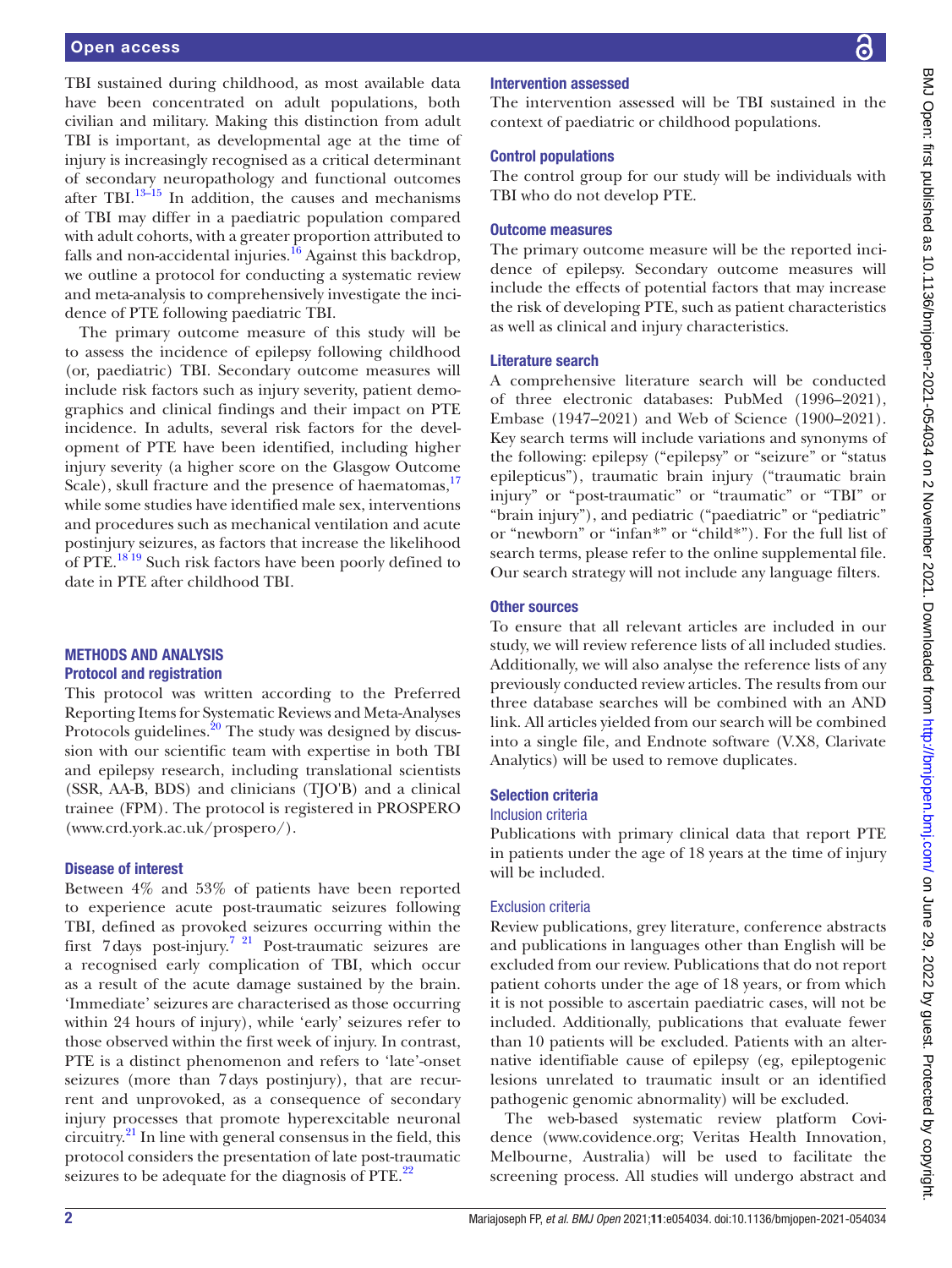title screening by two independent investigators (FPM and SSR), followed by full-text screening by two independent investigators (FPM and SSR). All conflicts during this process will be resolved by a third investigator (BDS, TJO'B or AA-B).

## Data collection

Two independent investigators (FPM and SSR) will extract data from the included studies. In addition to the primary outcome measure, additional variables to be extracted include the following: patient demographics (including age at injury), severity of injury (admission Glasgow Coma Score), diagnostic findings (pathology identified by acute CT), management of TBI (intensive care unit length of stay, intracranial pressure monitoring, interventions such as decompressive craniectomy and administration of anti-seizure medications), the presence/absence of immediate and/or early seizures, mechanism of injury (falls, non-accidental injury, motor vehicle accidents, etc) and the time interval between PTE and TBI (months/years). Pathology identified on CT imaging will be classified according to anatomical location as well as the presence of haemorrhagic contusion, although this classification system is not final and may be revised to better represent the reporting styles of included publication.

#### Risk of bias assessment

Risk of bias will be assessed by using a modified version of the Newcastle-Ottawa Scale*,* a quality assessment scale for cohort studies which encompasses the domains of selection, comparability and outcome. $^{23}$  Each study will be scored and evaluated by two independent investigators (FPM and SSR).

#### Data analysis

For each study, we will calculate the proportion of patients with PTE. We will then use Der Simonian and Laird random effect meta-analysis to calculate summary estimate of effect size. The data will be presented as percentage incidence of PTE and its 95% CIs. Statistical heterogeneity of included studies will be measured with I 2 . If sufficient data are available, from a minimum of five publications, we will perform stratified meta-analysis and meta-regression to investigate the influence of subgroups on our primary outcome as well as the impact of study design characteristics on results. The effects of subgroups will be determined by using multivariate logistic regression analysis using STATA, with statistical significance set to p<0.05. The subgroups for primary outcome (incidence of PTE following TBI in paediatric population) will be based on additional variables described above in 'Data Collection', for example, patient demographics (age, sex), age of initial TBI, time of follow-up, time of seizure onset and severity of injury. To assess the effects of publication bias, we will perform funnel plot, Egger regression and trim and fill. $^{24}$  $^{24}$  $^{24}$ 

## Ethics and dissemination

Ethics approval was not sought or required for this study as data will be obtained from the already published literature. On completion of the systematic review, we will publish the findings in a peer-reviewed academic journal, with raw data available on reasonable request. Additionally, results may also be disseminated in the form of conferences, presentations and seminars.

#### **DISCUSSION**

Our study aims to evaluate and summarise all available published data on the incidence of PTE following paediatric TBI. Seizures in individuals with PTE are often medically intractable, and the promise of new treatments to prevent epileptogenesis after TBI has not yet been realised. $25$  The purpose of our study is to generate improved understanding of PTE in the paediatric population, which will assist clinicians in their approach to the management of both TBI and PTE. Additionally, we hope that this review will identify knowledge gaps and define unanswered research questions, which will provide direction for future research and investigation on this topic, driving towards new strategies to prevent and treat PTE.

To the best of our knowledge, there are currently no other systematic reviews that uniformly consider PTE incidence after childhood TBI. However, our study will complement previous systematic reviews which have investigated the incidence of  $TBI^{26}$  $TBI^{26}$  $TBI^{26}$  and epilepsy<sup>27</sup> separately, as well as risk factors of PTE in adult populations.[28](#page-3-18) The specific patient population that we are targeting is the key strength of our review when compared with other studies, as we will obtain an accurate representation of the risk of PTE in a paediatric setting. Focusing exclusively on the paediatric population is important, as it is increasingly recognised that the consequences of TBI are dependent on the developmental age at the time of injury.[14 29](#page-3-19) Findings from PTE research in the adult brain may not necessarily apply equally to PTE in the paediatric context, where epileptogenesis after a TBI may be influenced by ongoing brain maturation. By further exploring the risk factors that contribute to PTE in this cohort, this study will also provide valuable information for clinical management.

Our study has a number of potential limitations. First, we are not including non-English publications in our analysis, which may exclude some relevant data. Additionally, we are not setting a limit on the study design of publications, which may affect the quality of studies included. Our analysis may be limited by the heterogeneity in the reporting of patient characteristics and clinical outcomes. Finally, studies that report a mixed population of both adult and paediatric patients will be considered for inclusion, but their contribution to our analysis may be challenging if these two age groups were integrated.

Contributors FPM, BS and AA-B conceived and designed the review. FPM developed the first draft of the protocol manuscript, then SSR, TO'B, BDS and AA-B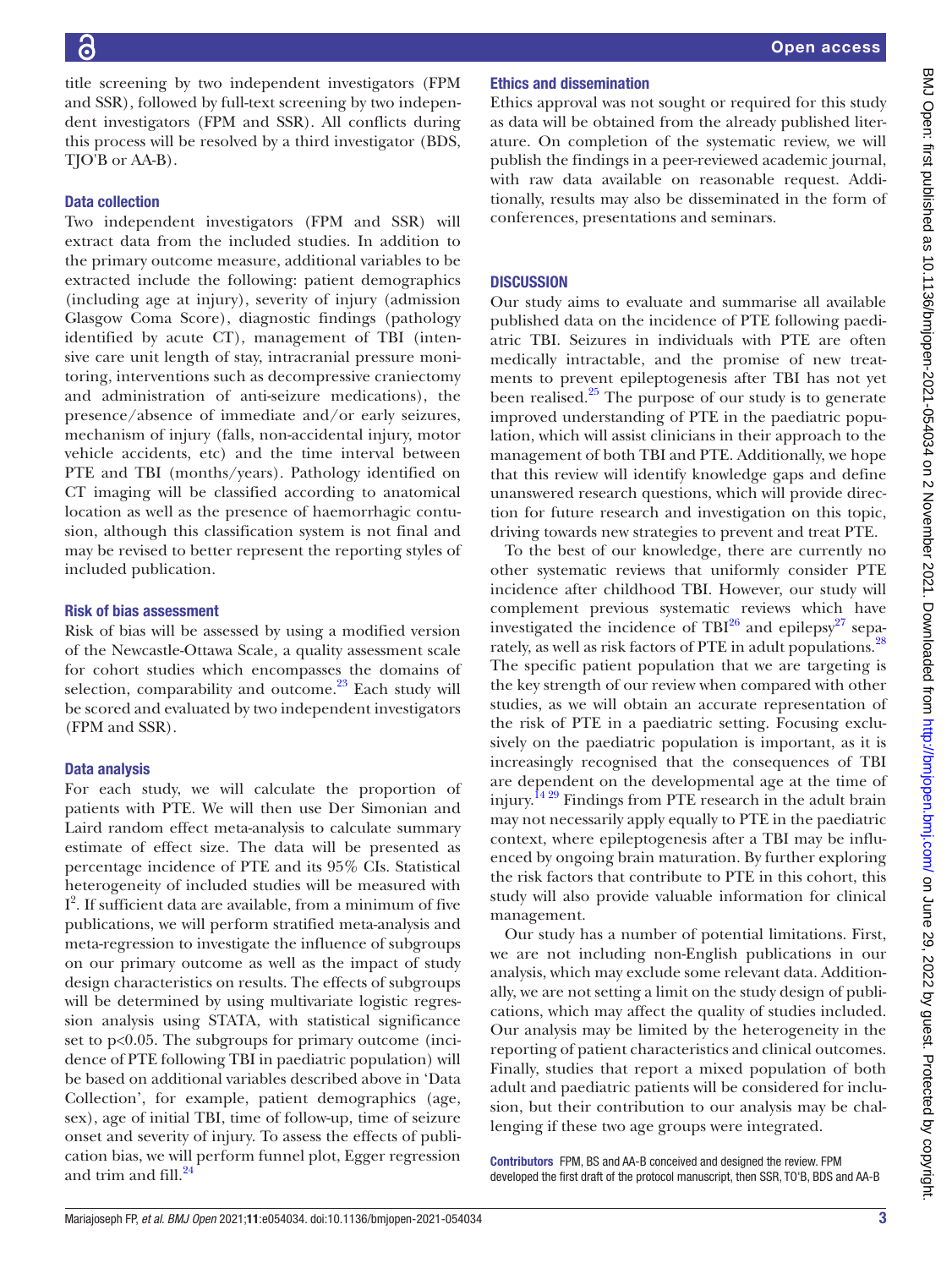edited the manuscript. FPM, TO'B, BS and AA-B designed the search strategies. All authors read and approved the final manuscript prior to submission for publication.

Funding While this project received no specific funding, the authors are currently supported by funding from the National Health and Medical Research Council of Australia (NHMRC), the US Department of Defense, and Monash University Central Clinical School.

Competing interests None declared.

Patient consent for publication Not applicable.

Provenance and peer review Not commissioned; externally peer reviewed.

Supplemental material This content has been supplied by the author(s). It has not been vetted by BMJ Publishing Group Limited (BMJ) and may not have been peer-reviewed. Any opinions or recommendations discussed are solely those of the author(s) and are not endorsed by BMJ. BMJ disclaims all liability and responsibility arising from any reliance placed on the content. Where the content includes any translated material, BMJ does not warrant the accuracy and reliability of the translations (including but not limited to local regulations, clinical guidelines, terminology, drug names and drug dosages), and is not responsible for any error and/or omissions arising from translation and adaptation or otherwise.

Open access This is an open access article distributed in accordance with the Creative Commons Attribution Non Commercial (CC BY-NC 4.0) license, which permits others to distribute, remix, adapt, build upon this work non-commercially, and license their derivative works on different terms, provided the original work is properly cited, appropriate credit is given, any changes made indicated, and the use is non-commercial. See: [http://creativecommons.org/licenses/by-nc/4.0/.](http://creativecommons.org/licenses/by-nc/4.0/)

#### ORCID iD

Ana Antonic-Baker <http://orcid.org/0000-0003-4275-7557>

#### **REFERENCES**

- <span id="page-3-0"></span>1 Dewan MC, Rattani A, Gupta S, *et al*. Estimating the global incidence of traumatic brain injury. *[J Neurosurg](http://dx.doi.org/10.3171/2017.10.JNS17352)* 2018;130:1080–97.
- <span id="page-3-1"></span>2 Ahmed S, Venigalla H, Mekala HM, *et al*. Traumatic brain injury and neuropsychiatric complications. *[Indian J Psychol Med](http://dx.doi.org/10.4103/0253-7176.203129)* 2017;39:114–21.
- 3 Bramlett HM, Dietrich WD. Long-Term consequences of traumatic brain injury: current status of potential mechanisms of injury and neurological outcomes. *[J Neurotrauma](http://dx.doi.org/10.1089/neu.2014.3352)* 2015;32:1834–48.
- <span id="page-3-2"></span>4 Fisher RS. An overview of the 2017 ILAE operational classification of seizure types. *[Epilepsy Behav](http://dx.doi.org/10.1016/j.yebeh.2017.03.022)* 2017;70:271–3.
- 5 Fisher RS, van Emde Boas W, Blume W, *et al*. Epileptic seizures and epilepsy: definitions proposed by the International League against epilepsy (ILAE) and the International bureau for epilepsy (IBE). *[Epilepsia](http://dx.doi.org/10.1111/j.0013-9580.2005.66104.x)* 2005;46:470–2.
- 6 Mendonça GS, Sander JW. Post traumatic epilepsy: there is still much to learn. *[Arq Neuropsiquiatr](http://dx.doi.org/10.1590/0004-282x20190068)* 2019;77:373–4.
- <span id="page-3-3"></span>7 Frey LC. Epidemiology of posttraumatic epilepsy: a critical review. *[Epilepsia](http://dx.doi.org/10.1046/j.1528-1157.44.s10.4.x)* 2003;44:11–17.
- 8 Statler KD. Pediatric posttraumatic seizures: epidemiology, putative mechanisms of epileptogenesis and promising investigational progress. *[Dev Neurosci](http://dx.doi.org/10.1159/000094162)* 2006;28:354–63.
- <span id="page-3-4"></span>9 Lin W-J, Harnod T, Lin C-L, *et al*. Mortality risk and risk factors in patients with posttraumatic epilepsy: a population-based cohort study. *[Int J Environ Res Public Health](http://dx.doi.org/10.3390/ijerph16040589)* 2019;16:589.
- <span id="page-3-5"></span>10 Christensen J. The epidemiology of posttraumatic epilepsy. *[Semin](http://dx.doi.org/10.1055/s-0035-1552923)  [Neurol](http://dx.doi.org/10.1055/s-0035-1552923)* 2015;35:218–22.
- 11 Englander J, Bushnik T, Duong TT, *et al*. Analyzing risk factors for late posttraumatic seizures: a prospective, multicenter investigation. *[Arch](http://dx.doi.org/10.1053/apmr.2003.50022)  [Phys Med Rehabil](http://dx.doi.org/10.1053/apmr.2003.50022)* 2003;84:365–73.
- 12 Mazzini L, Cossa FM, Angelino E, *et al*. Posttraumatic epilepsy: neuroradiologic and neuropsychological assessment of long-term outcome. *[Epilepsia](http://dx.doi.org/10.1046/j.1528-1157.2003.34902.x)* 2003;44:569–74.
- <span id="page-3-6"></span>13 Chong S-L, Lee KP, Lee JH, *et al*. Pediatric head injury: a pain for the emergency physician? *[Clin Exp Emerg Med](http://dx.doi.org/10.15441/ceem.14.055)* 2015;2:1–8.
- <span id="page-3-19"></span>14 Giza CC, Mink RB, Madikians A. Pediatric traumatic brain injury: not just little adults. *[Curr Opin Crit Care](http://dx.doi.org/10.1097/MCC.0b013e32808255dc)* 2007;13:143–52.
- 15 Semple BD, Blomgren K, Gimlin K, *et al*. Brain development in rodents and humans: identifying benchmarks of maturation and vulnerability to injury across species. *[Prog Neurobiol](http://dx.doi.org/10.1016/j.pneurobio.2013.04.001)* 2013;106- 107:1–16.
- <span id="page-3-7"></span>16 GBD 2016 Traumatic Brain Injury and Spinal Cord Injury Collaborators. Global, regional, and national burden of traumatic brain injury and spinal cord injury, 1990-2016: a systematic analysis for the global burden of disease study 2016. *[Lancet Neurol](http://dx.doi.org/10.1016/S1474-4422(18)30415-0)* 2019;18:56–87.
- <span id="page-3-8"></span>17 Khalili H, Kashkooli NR, Niakan A, *et al*. Risk factors for posttraumatic epilepsy. *[Seizure](http://dx.doi.org/10.1016/j.seizure.2021.05.004)* 2021;89:81–4.
- <span id="page-3-9"></span>18 Karlander M, Ljungqvist J, Zelano J. Post-Traumatic epilepsy in adults: a nationwide register-based study. *[J Neurol Neurosurg](http://dx.doi.org/10.1136/jnnp-2020-325382)  [Psychiatry](http://dx.doi.org/10.1136/jnnp-2020-325382)* 2021;92:617–21.
- 19 Mikkonen ED, Skrifvars MB, Reinikainen M, *et al*. Posttraumatic epilepsy in intensive care unit-treated pediatric traumatic brain injury patients. *[Epilepsia](http://dx.doi.org/10.1111/epi.16483)* 2020;61:693–701.
- <span id="page-3-10"></span>20 Moher D, Liberati A, Tetzlaff J, *et al*. Preferred reporting items for systematic reviews and meta-analyses: the PRISMA statement. *[PLoS](http://dx.doi.org/10.1371/journal.pmed.1000097)  [Med](http://dx.doi.org/10.1371/journal.pmed.1000097)* 2009;6:e1000097.
- <span id="page-3-11"></span>21 Verellen RM, Cavazos JE. Post-Traumatic epilepsy: an overview. *[Therapy](http://dx.doi.org/10.2217/thy.10.57)* 2010;7:527–31.
- <span id="page-3-12"></span>22 Lowenstein DH. Epilepsy after head injury: an overview. *[Epilepsia](http://dx.doi.org/10.1111/j.1528-1167.2008.02004.x)* 2009;50 Suppl 2:4–9.
- <span id="page-3-13"></span>23 Wells G, Shea B, O'Connell D. Newcastle-Ottawa quality assessment scale cohort studies. University of Ottawa 2014.
- <span id="page-3-14"></span>24 Sena ES, van der Worp HB, Bath PMW, *et al*. Publication bias in reports of animal stroke studies leads to major overstatement of efficacy. *[PLoS Biol](http://dx.doi.org/10.1371/journal.pbio.1000344)* 2010;8:e1000344.
- <span id="page-3-15"></span>25 Klein P, Friedman A, Hameed MQ, *et al*. Repurposed molecules for antiepileptogenesis: missing an opportunity to prevent epilepsy? *[Epilepsia](http://dx.doi.org/10.1111/epi.16450)* 2020;61:359–86.
- <span id="page-3-16"></span>26 Nguyen R, Fiest KM, McChesney J, *et al*. The International incidence of traumatic brain injury: a systematic review and meta-analysis. *[Can. J. Neurol. Sci.](http://dx.doi.org/10.1017/cjn.2016.290)* 2016;43:774–85.
- <span id="page-3-17"></span>27 Fiest KM, Sauro KM, Wiebe S, *et al*. Prevalence and incidence of epilepsy: a systematic review and meta-analysis of international studies. *[Neurology](http://dx.doi.org/10.1212/WNL.0000000000003509)* 2017;88:296–303.
- <span id="page-3-18"></span>Xu T, Yu X, Ou S, et al. Risk factors for posttraumatic epilepsy: a systematic review and meta-analysis. *[Epilepsy Behav](http://dx.doi.org/10.1016/j.yebeh.2016.10.026)* 2017;67:1–6.
- 29 Pinto PS, Meoded A, Poretti A, *et al*. The unique features of traumatic brain injury in children. review of the characteristics of the pediatric skull and brain, mechanisms of trauma, patterns of injury, complications, and their imaging findings--part 2. *[J Neuroimaging](http://dx.doi.org/10.1111/j.1552-6569.2011.00690.x)* 2012;22:e18–41.